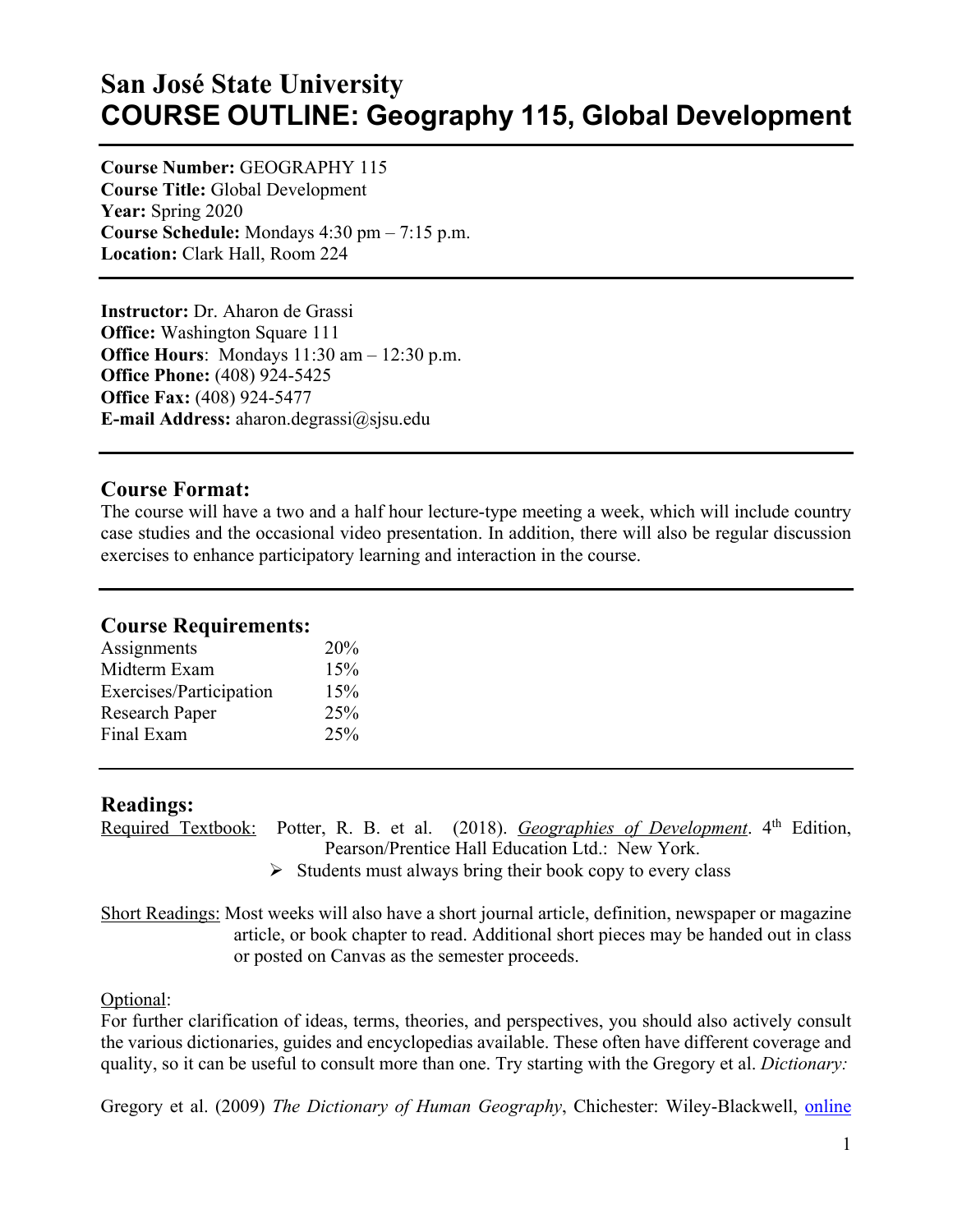(https://sjsu-primo.hosted.exlibrisgroup.com/primo-explore/fulldisplay?docid=01CALS\_ALMA 71427523530002901&context=L&vid=01CALS\_SJO).

Castree (2009) *A Dictionary of Human Geography*, online here,

Mayhew (2015) *A Dictionary of Geography*, *online*.

Warf, Barney, ed. (2010) *Encyclopedia of Geography*, Sage http://sk.sagepub.com.libaccess.sjlibrary.org/reference/geography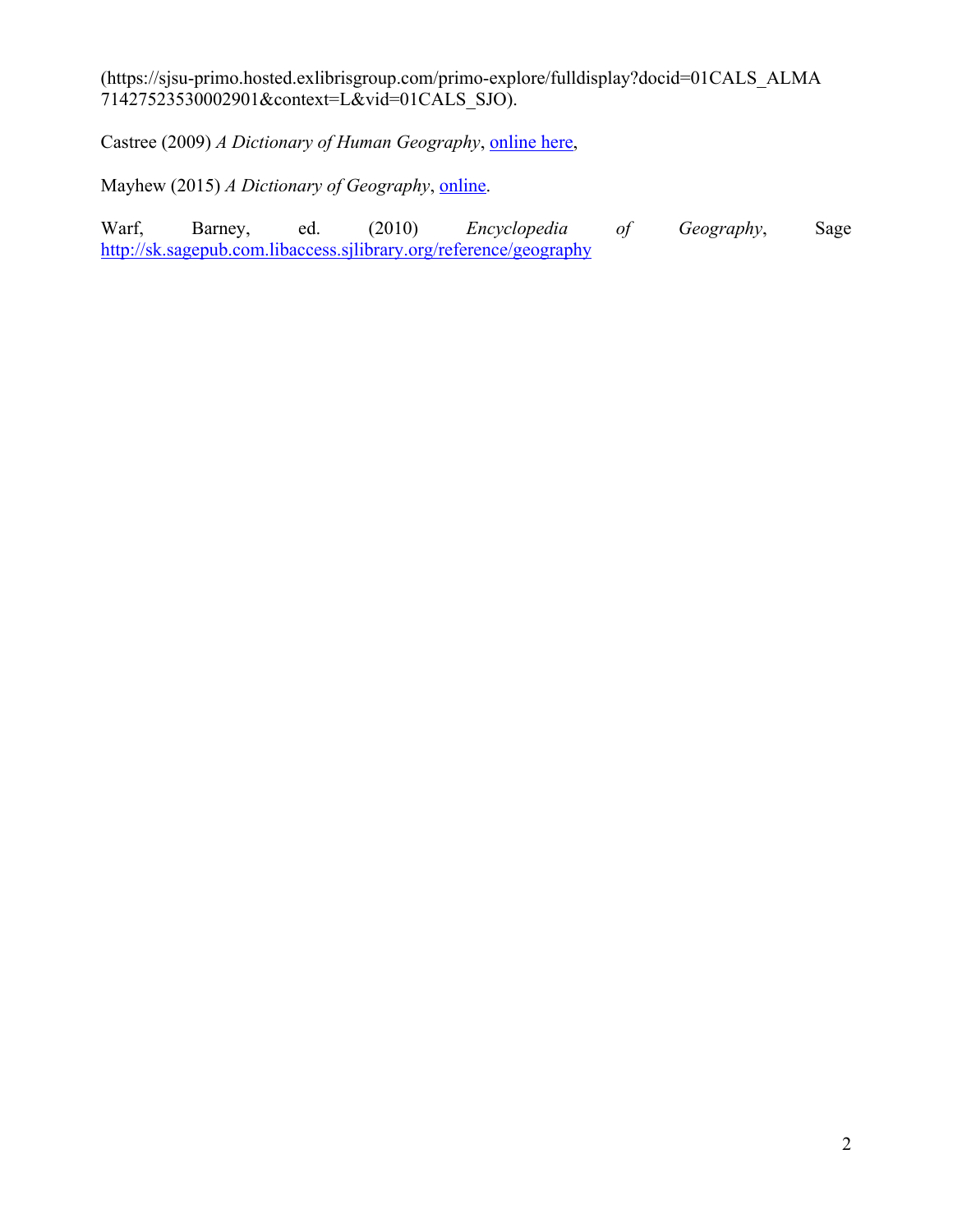## **Course Description (from Catalog):**

Exploration of contemporary global economy using variety of analytical approaches developed by geographers. Provides geographic perspective on world economy and environmental issues within a spatial context. Prerequisite: Upper division standing. GEOG 101 recommended.

### **Detailed Course Description:**

This course introduces a wide range of theories in the study of international development and their relation to geographic issues. We will examine critical questions of why there are such dramatic differences in livelihood opportunities, environments, standards of living, and welfare and wealth throughout the world. We will read, discuss, and write about a lot of really pressing contemporary issues, and try to understand how to think both historically and geographically about the causes, dynamics, and patterns of international development. We will draw on your insights and experiences as we encounter differing perspectives and discuss drastically different viewpoints about some of the most fundamental issues on the planet.

### **Course Objectives:**

This course examines geographical theories of development and underdevelopment and their relevance to the wider topics of development theory. By the end of the course, the students will be expected to:

- 1. Understand the conflicting nature of definitions of development
- 2. Evaluate the role of colonialism and imperialism in the global economic system
- 3. Define and evaluate the conflicting theories of development
- 4. Discuss the role of globalization in the development underdevelopment debate

5. Discuss the role of various geographic concepts in explaining the potential for development in different regions of the world.

6. Identify and explain the role and effect of various actors in the global political-economic system on the development of regions across the world.

### **Detailed Course Requirements, Grading and Evaluation**

Studying development effectively requires in-class discussion and interaction, as well as hands-on learning-by-doing activities. As a result, I have tried to structure the course requirements and grade distribution accordingly.

As is SJSU policy, success in this course is based on the expectation that students will spend, for each unit of credit, a minimum of 45 hours over the length of the course (normally three hours per unit per week) for instruction, preparation/studying, or course related activities, including but not limited to internships, labs, and clinical practica. Other course structures will have equivalent workload expectations as described in the syllabus.

#### **Formatting**

All assignments and texts should be submitted formatted to double space, 12-point font, Times New Roman, 1-inch margins.

#### **Exams**

1. *Mid-term exam* – Take-home exam. You will choose two sets of exam questions from four. Questions will be topic specific and require detailed knowledge of a particular lecture area. Part A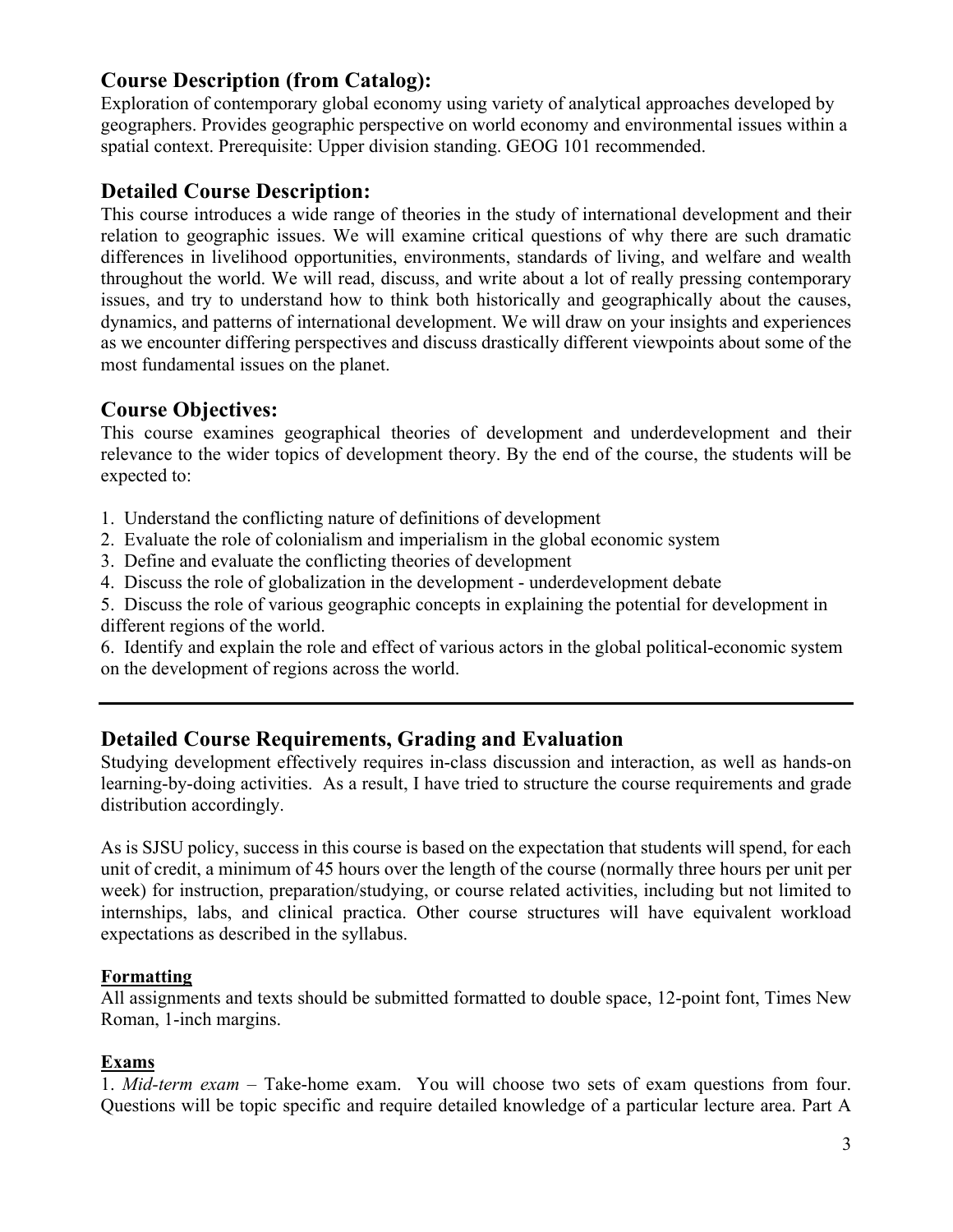will be composed of short answer-type questions. Part B will be an essay-type question. There will be questions on the lecture material, and the readings, as well as some questions that are about both a combination of the readings and the lecture material.

2. *Final exam* – Take-home exam. Again, you will answer two sets of exam questions from four on the paper. The exam covers only material (e.g. assigned readings) from the second half of the course, and the exam questions are structured in the same way as the mid-term.

#### **Assignments**

There will be *at least* four assignments, designed primarily to *assist* you in preparing your research paper. These assignments include: (1) selecting a country, sector, and topic; (2) compiling an initial bibliography; (3) composing a thesis statement that is a succinct argument outlining the paper; and (4) a rough draft that will be used for peer proof reading. A few further assignments may be added relevant to course material.

#### **Research Paper**

Throughout the course, you will be working on a research paper due **May 4th**. The paper must be at least 10 pages (excluding tables, pictures, and references). The paper should be organized around a tight argument that focuses on one country, a particular sector, and specific topic/question/problem. We will discuss further the scope of the papers and the expectations for the paper arguments. This is a fundamental part of the course that will enable you to familiarize yourself with real issues and will thereby help you engage, apply and think critically about some of the vast range of theories and concepts we will be covering in the course.

Two or three students may work together on a single paper, however the requirement remains of at least 10 pages per person AND collective papers must be cohesive (not separately written sections stitched together), and will receive a single grade.

You will share the conclusions of your paper with the class in a brief (5-10 minute) presentation, which will count towards your participation grade.

#### **Participation, Exercises & Attendance**

These are short individual or group discussions/exercises and learning activities that will be given and accomplished once every week in class. At least half of the time will be devoted to seat work, group discussion and the rest of the time for class-level presentations, discussions and summarization. Students are expected to attend all the classes and to arrive on time. Repeated absences without legitimate documented reasons will result in 5% reduction of the course grade for each absence. Your active participation in discussion is a key component of this course. The weekly schedule is condensed, and consequently it is crucial that students keep up with the concepts and material in the course – discussion is one of the most important ways to do this because it allows students to clarify, compare, and deepen their understanding.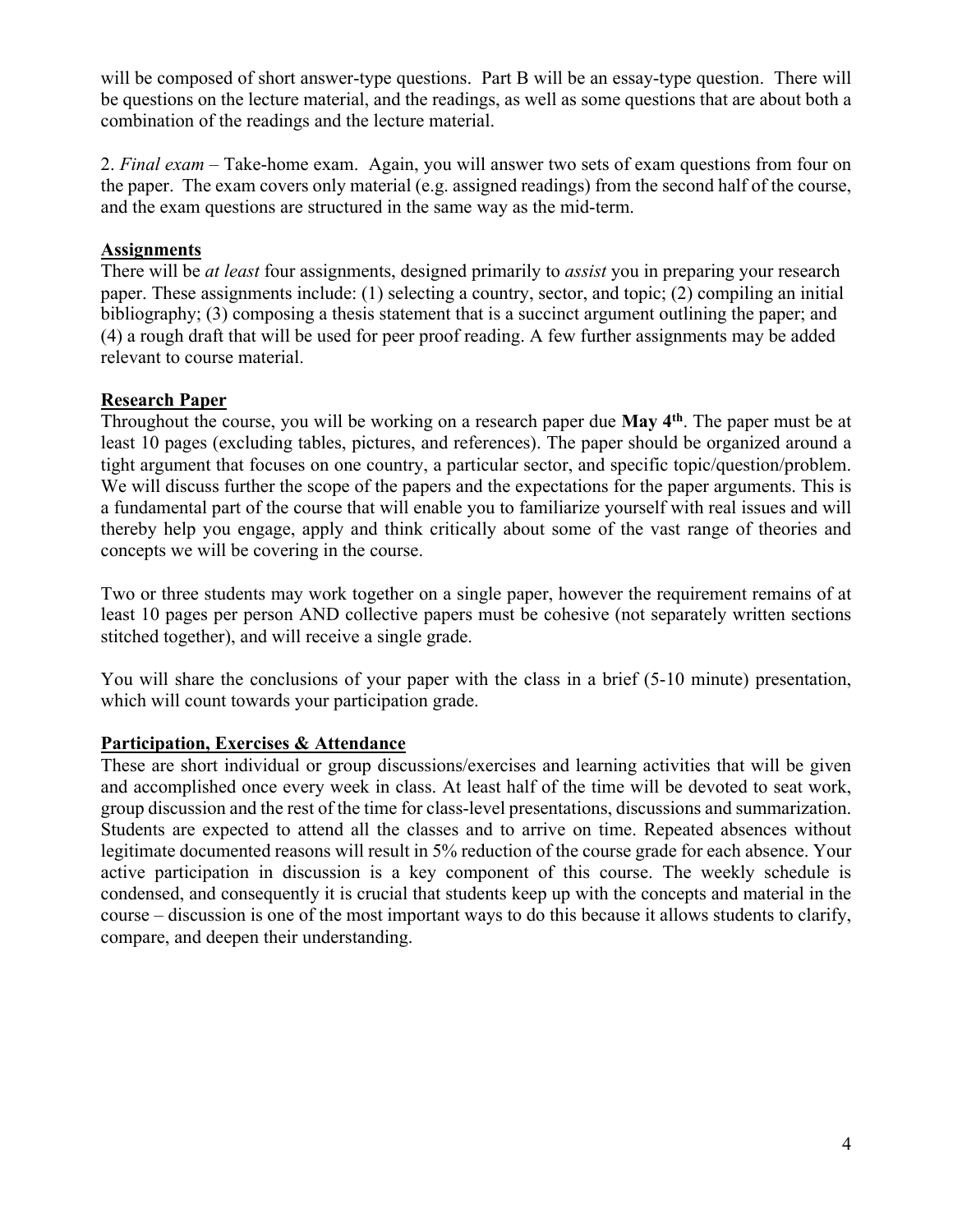## **Course Etiquette & Policy on Devices in Class**

#### *Allowed:*

- $\checkmark$  Using your computer if you sit in the back row
- $\checkmark$  Taking class notes on your computer
- $\checkmark$  Consulting readings on your computer

#### *NOT Allowed:*

- $\times$  Using your computer for something not directly related to the class discussion
- $\times$  Recording audio/video without explicit permission
- $\times$  Having your cell phone out or visible on the table
	- $\times$  no texting
	- $\times$  no using your cell phone

{unless you are demonstrably using it briefly to immediately address a specific question or issue in class}

If you are using your computer for anything other than taking notes, it will affect your participation grade. You will only get an initial warning, a final warning, and then will not be allowed to use devices for the remainder of the course.

Please be respectful and considerate with your fellow students and your classroom community – if you are doing non-class activities then you will distract people sitting nearby and diminish their learning. Also respect yourself and give yourself a break from the internet – university courses are unique valuable, once-in-a-lifetime opportunities to think deeply, challenge yourself, and learn with your fellow students.

## **Grading and Evaluation**

#### **Grading Policy**

There is no "curve" for this course. Pluses and minuses are given. You receive the grade you earn through your own work and the effort you put into the class. Course grades will be determined using the following point components:

| <b>Requirement</b>      | <b>Percentage of Grade</b> |
|-------------------------|----------------------------|
| Assignments             | 20%                        |
| Midterm Exam            | 15%                        |
| Exercises/Participation | 15%                        |
| <b>Research Paper</b>   | 25%                        |
| Final Exam              | 25%                        |
| Total                   | 100%                       |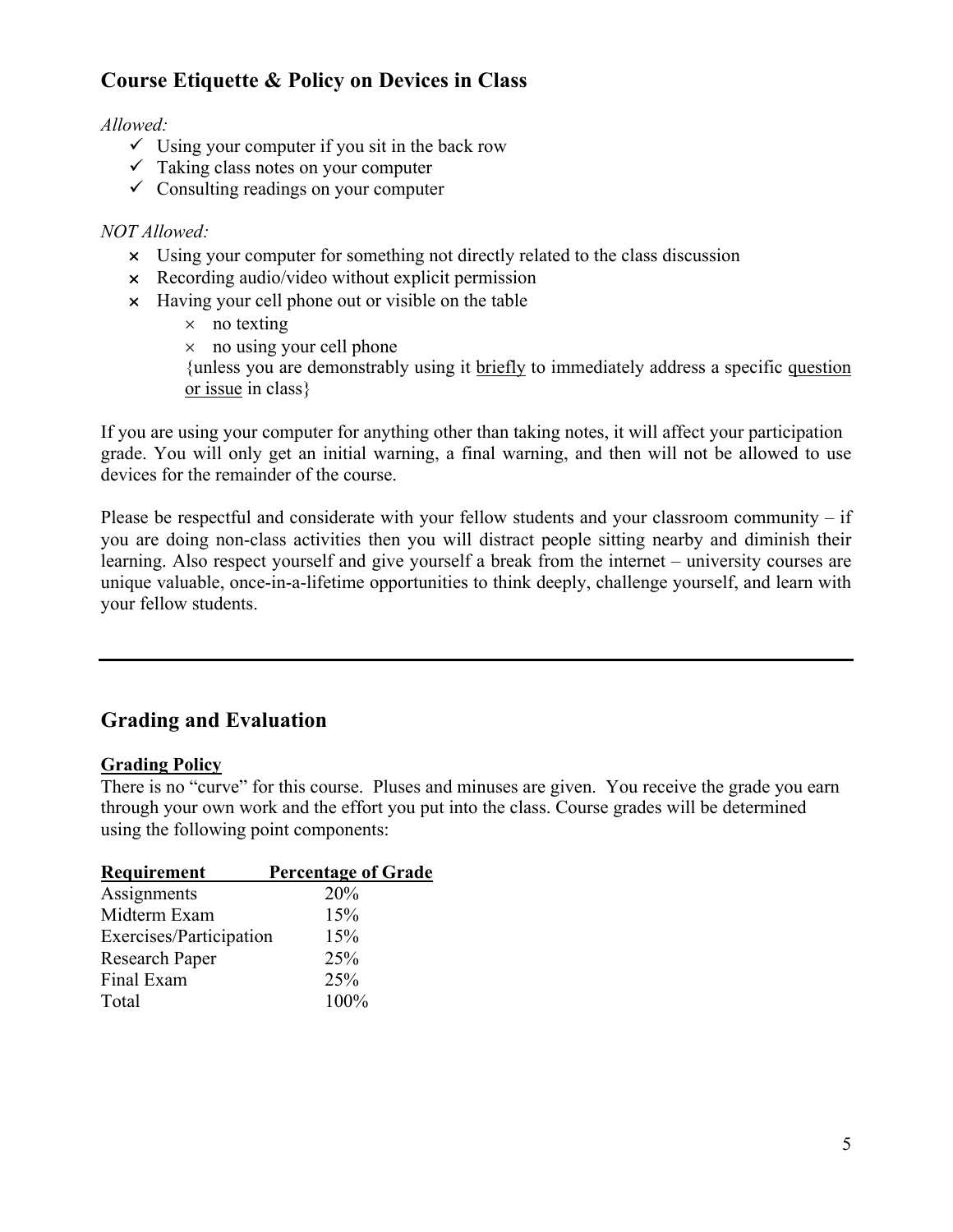#### *Grade Scale*

| Percent   | <b>Letter Grade</b> |
|-----------|---------------------|
| 97-100    | $A+$                |
| 94-96     | $\mathbf{A}$        |
| 90-93     | $A-$                |
| 87-89     | $B+$                |
| 84-86     | B                   |
| 80-83     | $B-$                |
| 77-79     | $C+$                |
| 74-76     | $\mathsf{C}$        |
| $70 - 73$ | $C-$                |
| 60-69     | D                   |
| $<$ 60    | F                   |

#### **Dropping and Adding**

Students are responsible for understanding the policies and procedures about add/drop, grade forgiveness, etc. Refer to the current semester's Catalog Policies section at http://info.sjsu.edu/static/catalog/policies.html. Add/drop deadlines can be found on the current academic year calendars document on the Academic Calendars webpage at http://www.sjsu.edu/provost/services/academic calendars/. The Late Drop Policy is available at http://www.sjsu.edu/aars/policies/latedrops/policy/**.** Students should be aware of the current deadlines and penalties for dropping classes.

Information about the latest changes and news is available at the Advising Hub at http://www.sjsu.edu/advising/.

#### University Policies

"**University Policies:** Office of Graduate and Undergraduate Programs **maintains university-wide policy information relevant to all courses, such as academic integrity, accommodations, etc.**" You may find all syllabus related University Policies and resources information listed on GUP's Syllabus Information web page at http://sjsu.edu/gup/syllabusinfo/

#### **Accommodation**

If you need special arrangements, please send me an email or speak with me privately after class or in office hours. It is important to speak with me sooner rather than later in order to be able to accommodate you in an appropriate and timely manner.

#### **Library Resources**

To succeed in this course, you need to access academic materials from the library. Some can be done online. Please familiarize yourself with how to get online access to academic journals, reference databases, and e-books via the library. You can ask the librarians and fellow students, do an internet search, or chat in office hours. The geography librarian is Nyle Monday, Nyle.Monday@sjsu.edu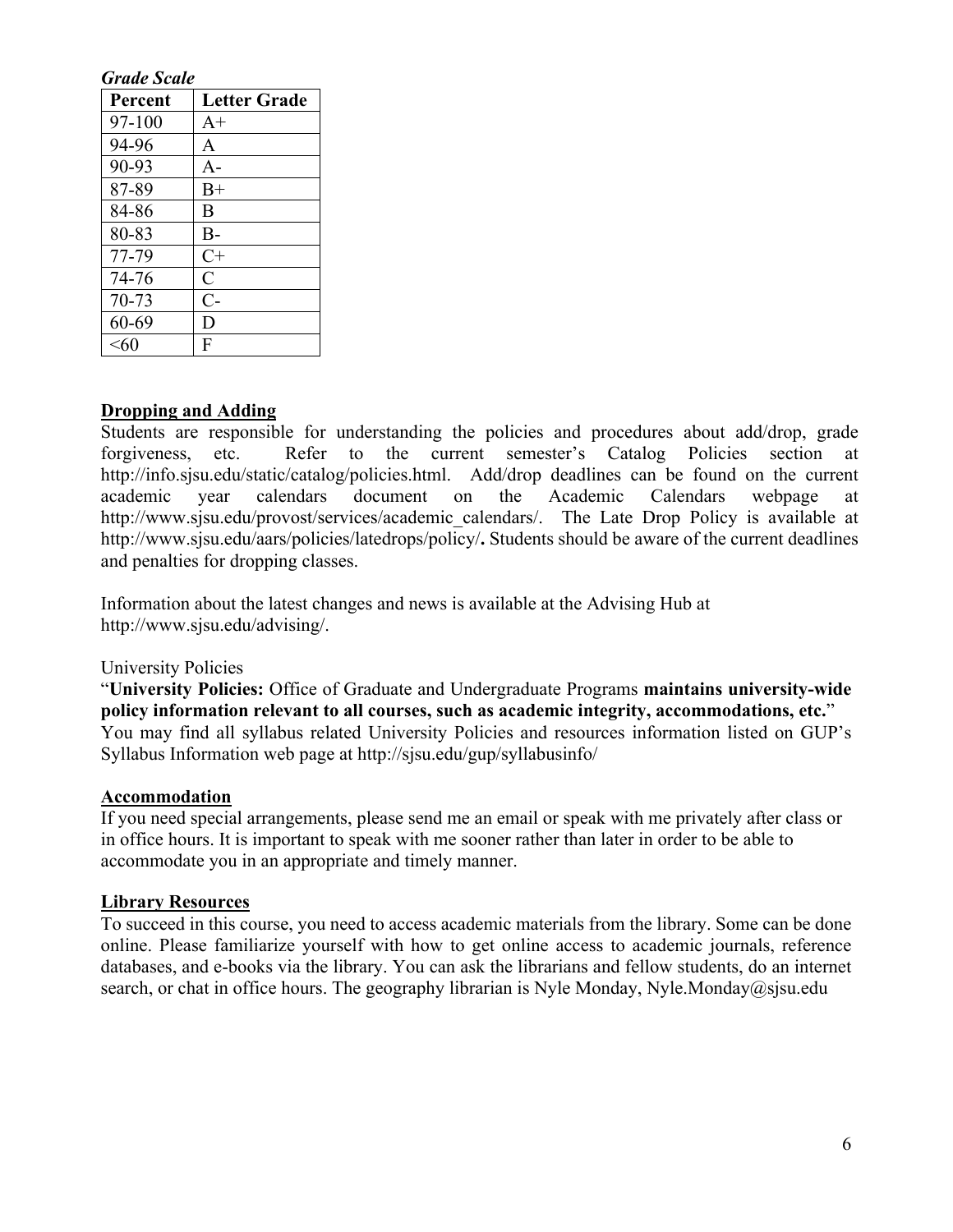| Week           | Date        | <b>Topic</b>                      | <b>Assignments / Exams</b> |
|----------------|-------------|-----------------------------------|----------------------------|
|                | January 27  | Introduction to the Course        |                            |
| $\overline{2}$ | February 3  | What is Development?              |                            |
| 3              | February 10 | Geography of Development          | Assignment 1 Due           |
| $\overline{4}$ | February 17 | Colonialism & Legacies            |                            |
| 5              | February 24 | <b>Early Development Theories</b> |                            |
| 6              | March 2     | Capitalism & World Inequality     | Assignment 2 Due           |
|                | March 9     | Participatory & Human Development |                            |
| 8              | March 16    | Globalization                     | Mid-Term Exam Due          |
| 9              | March 23    | Politics of Development           | Assignment 3 Due           |
| 10             | March 30    | <b>Spring Break</b>               |                            |
| 11             | April 6     | Environment                       |                            |
| 12             | April 13    | Food & Agriculture                | Assignment 4 Due           |
| 13             | April 20    | Rural Development                 |                            |
| 14             | April 27    | Cities & Urbanization             |                            |
| 15             | May 4       | <b>Paper Presentations</b>        | Research Paper Due         |
| 16             | May $11$    | <b>Final Review</b>               |                            |
| 17             | May 19      | Final Due 5pm                     | Final Exam Due             |

#### **Overview of Course Schedule:**

#### **Readings:**

You are expected to have done the readings for the week by the time of the class meeting. I will briefly mention the next week's readings at the end of each class, in order to help you navigate through the pieces. Pay careful attention to the page numbers for the readings. There may be in-class exercises that count towards your grade based on the reading for that week. We will discuss strategies for approaching the readings, and you are encouraged also to actively work on reading strategies by discussing with fellow students, talking with me, and looking at online resources. While critically reading the materials for the class, students should ask themselves, what is the author's main argument, who and what is the author responding to, how is the argument structured, what sorts of material is the author drawing on, are there relevant issues that the author does not address or which contradict the argument. The readings are provided both to inform students and for students to critically evaluate (not as absolute truth).

#### **Geography 115: Weekly Themes/Topics and Assigned Readings \*The instructor has to right to alter/change the proposed schedule with fair notice, and these changes, if they occur, will be announced in class.**

#### **Week 1: January 27**

Introduction and Overview: Course requirements, policies, weekly topics, and reading list

What is Geography, what is development, what is development geography, and what is the geography of development?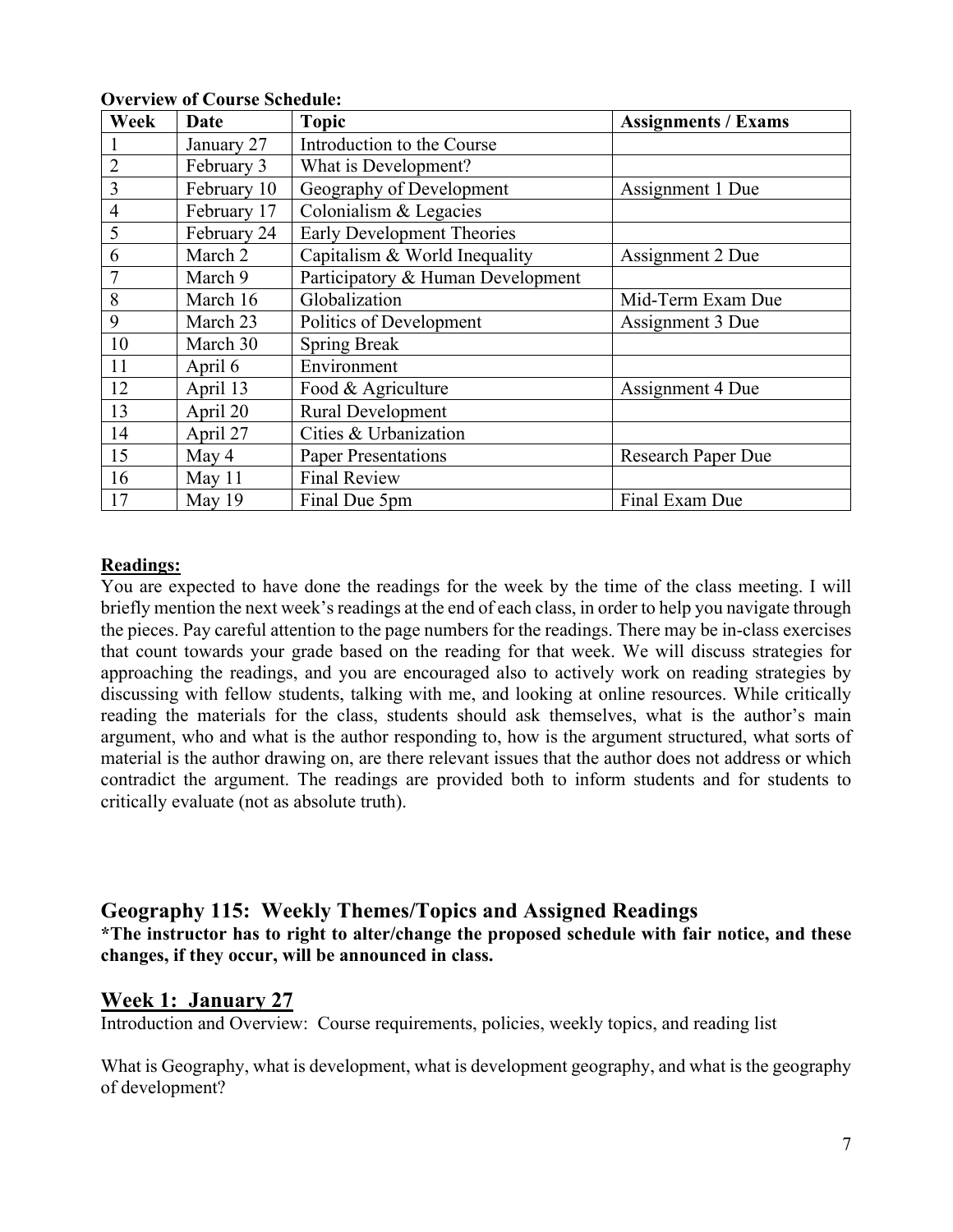## **Part I: What is Development and how do we measure and name it?**

## **Week 2: February 3, 2015**

What is Development? Development or Anti-Development?; Measuring Development *Question to be reading for: What is development to you? How do we measure development?*

Assigned readings: Chapter 1 in Potter et. al., 2018, pp. 3-37

Hall, Stuart (1992) 'The West and the Rest,' in Stuart Hall, ed, *Formations of Modernity*, Polity, pp. 276-280, 289-308.

Jerven, Morten (2013) *Poor Numbers: How We Are Misled by African Development Statistics and What to Do about It*, pp ix-xiv, 1-7.

Jerven, Morten (2013) 'Poor Numbers: The Politics of Improving GDP Statistics in Africa,' *African Arguments*, September 26

https://africanarguments.org/2013/09/26/poor-numbers-the-politics-of-improving-gdp-statistics-inafrica-by-morten-jerven/

• See also www.mortenjerven.com and Jerven's videos on youtube

#### **Week 3: February 10**

The Geography of Development: Spatialising Development; Rich and Poor Worlds; Inequalities at the Global Scale

Assigned Reading: Chapter 1 in Potter et. al., 2018, pp. 38-50.

From the Canvas folder online, choose from the following short readings on some topics common in public media, including:

- $\bullet$  1 from:
	- o Jeffrey Sachs,
	- o Steven Pinker,
	- o Climate Change,
	- o ICTs & Development.
	- o Inequality
- 1 from:
	- o Random Controlled Trials
	- o Guns, Germs and Steel

§

- o Millenium Villages Projects
	- Evaluation of Millennium Village Projects,
- Thomas Friedman,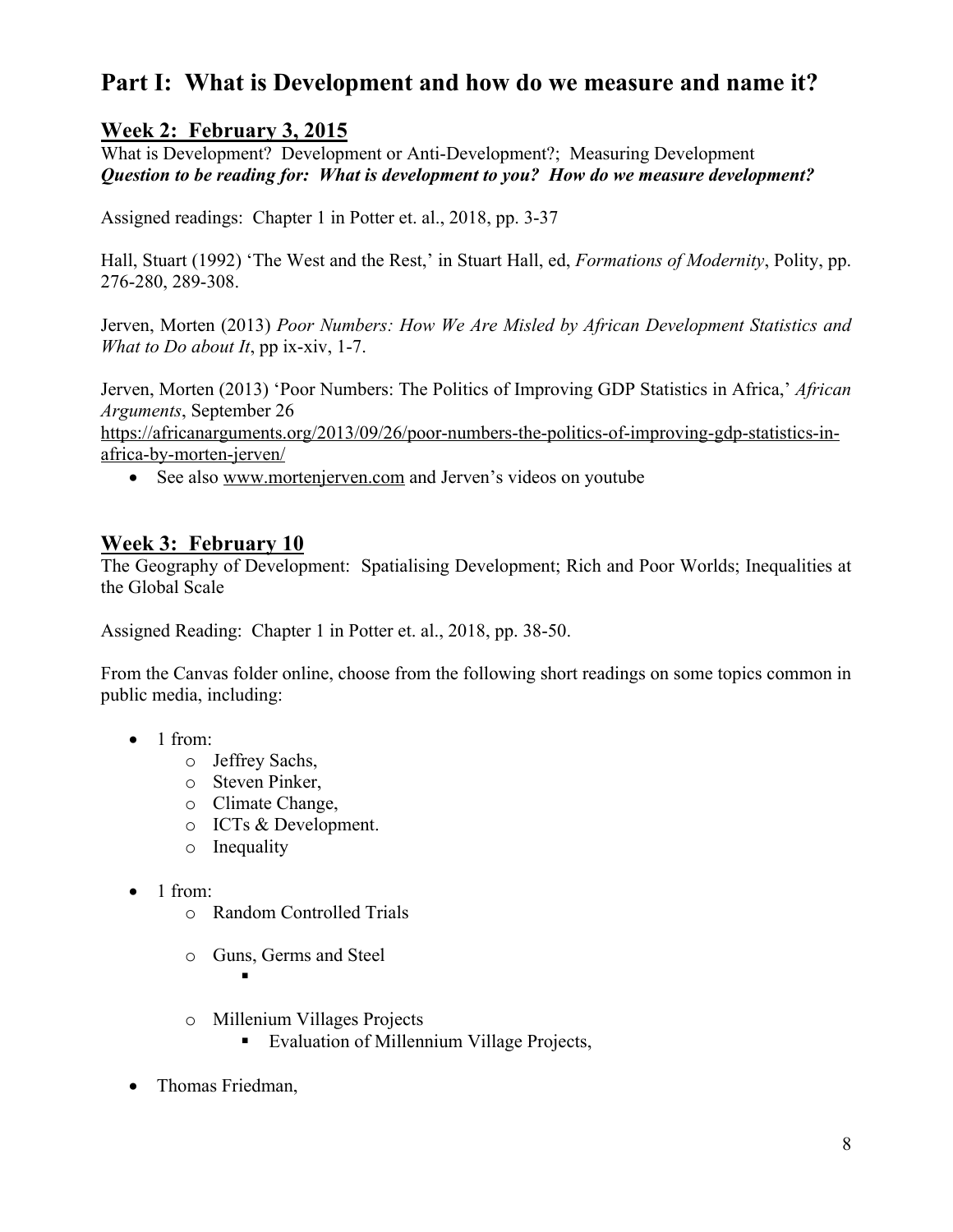Flip through Atlases also:

- Atlas of Global Development, https://elibrary.worldbank.org/doi/book/10.1596/978-0-8213- 9757-2
- Where the Poor are, http://documents.worldbank.org/curated/en/470061479454835343/Where-the-poor-are-anatlas-of-poverty
- Atlas on Economic Complexity, http://atlas.cid.harvard.edu/
- UC Atlas of Global Inequality

*Assignment 1 Due: Choose Country and Potential Topic for Research Paper*

## **Week 4: February 17**

Legacies, Colonialism and Neocolonialism

Assigned Reading: Most of Chapter 2 in Potter et. al. 2018, 51-78.

Jerven, Morten (2014) 'Trapped in History,' in *Africa: Why Economists Get It Wrong*, London: Zed Books, pp. 45-73.

Bernstein, Henry (2000) Colonialism, Capitalism and Development, in Tim Allen, ed. *Poverty and Development*, 241-270.

Moore, Jason and Raj Patel (2017) 'Unearthing the Capitalocene: Towards a Reparations Ecology,' Roar 7, https://roarmag.org/magazine/moore-patel-seven-cheap-things-capitalocene/ see also https://jasonwmoore.com

Skim:

- Murrey, A. (2018) "When Spider Webs Unite They Can Tie up a Lion': Anti-Racism, Decolonial Options and Theories from the South' in Fiddian-Qasmiyeh, E. and Daley, P. eds., *Routledge Handbook of South-South Relations*, London: Routledge.
- #RhodesMustFall (refs to be sent)
- TWQ colonialism debacle, see: https://aidnography.blogspot.com/2017/12/third-worldquarterly-case-for-colonialism-curated-overview-debate-critique.html

## **Part II: Geo-Histories of Development**

## **Week 5: February 24**

Theories of Development – Introduction, Classical Theories of Development, Historical Theories of Development and Marx and Development Theory

Assigned reading: Chapter 3 in Potter et. al. 2018, pp. 87-113.

### **Week 6: March 2**

Causes of Capitalism and World Inequality: Dependency Theories, World Systems Analysis, Global Analysis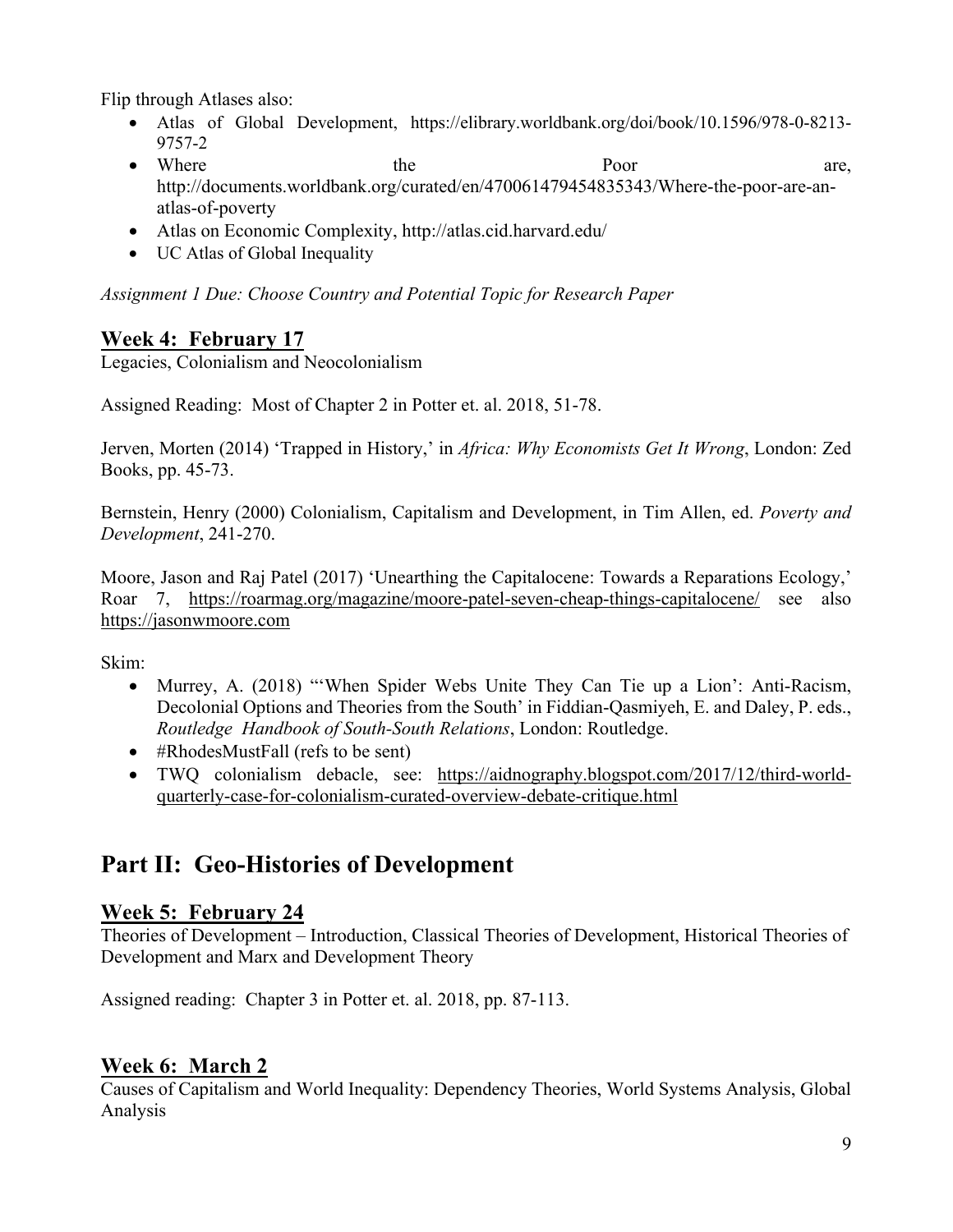Assigned reading: Chapter 3 in Potter et. al. 2018, pp. 114-123.

Anievas, A. and K. Nişancioğlu (2015) Selections from Introduction & Conclusion,' in *How the West Came to Rule*, London: Pluto Press, pp. 4-11, 274-279.

Or, at the very least, read the short reviews:

Book Review, *Journal of World-Systems Research* 23(2): 759-761. Adam Fabry (2018) The Uneven and Combined Development of Global Capitalism: Debating How the West Came to Rule, *Historical Materialism* 26(3), just pp. 39-43.

Also accessible is the presentation on youtube: Alex Anievas: 'Rethinking the Origins of Capitalism: Beyond the Eurocentric Cage' Cambridge Critical Theory and Practice Seminars, Nov 25, 2015 https://www.youtube.com/watch?v=24LSRyOfD9k

*Assignment 2 Due: Bibliography for Research Paper* 

#### **Week 7: March 9**

Geographies of Participation and Integrated Human Development

Assigned reading: Chapter 3 in Potter et. al. 2018, pp. 124-139.

Massey, Doreen (1994) Introduction, *Space, Place, Gender*, Minneapolis: University of Minnesota Press, pp. 1-16.

Awumbila, Mariama (2007) Gender and geography in Africa: developments, challenges and trajectories for the future, *Doc. Anàl. Geogr*. 49: 43-56.

*(Take-Home Exam distributed on Monday, March 9, due at start of class Tuesday, March 16)*

## **Part III: Globalization and Development/Underdevelopment**

#### **Week 8: March 16**

The Globalization Debate, Globalization and Economics, Globalization and Culture; Globalization and Technology; Communications and Development

Assigned Reading: Chapter 4 in Potter et. al., 2018

Hart, Gillian (2010) D/developments after the Meltdown, *Antipode* 41(1): 117-141.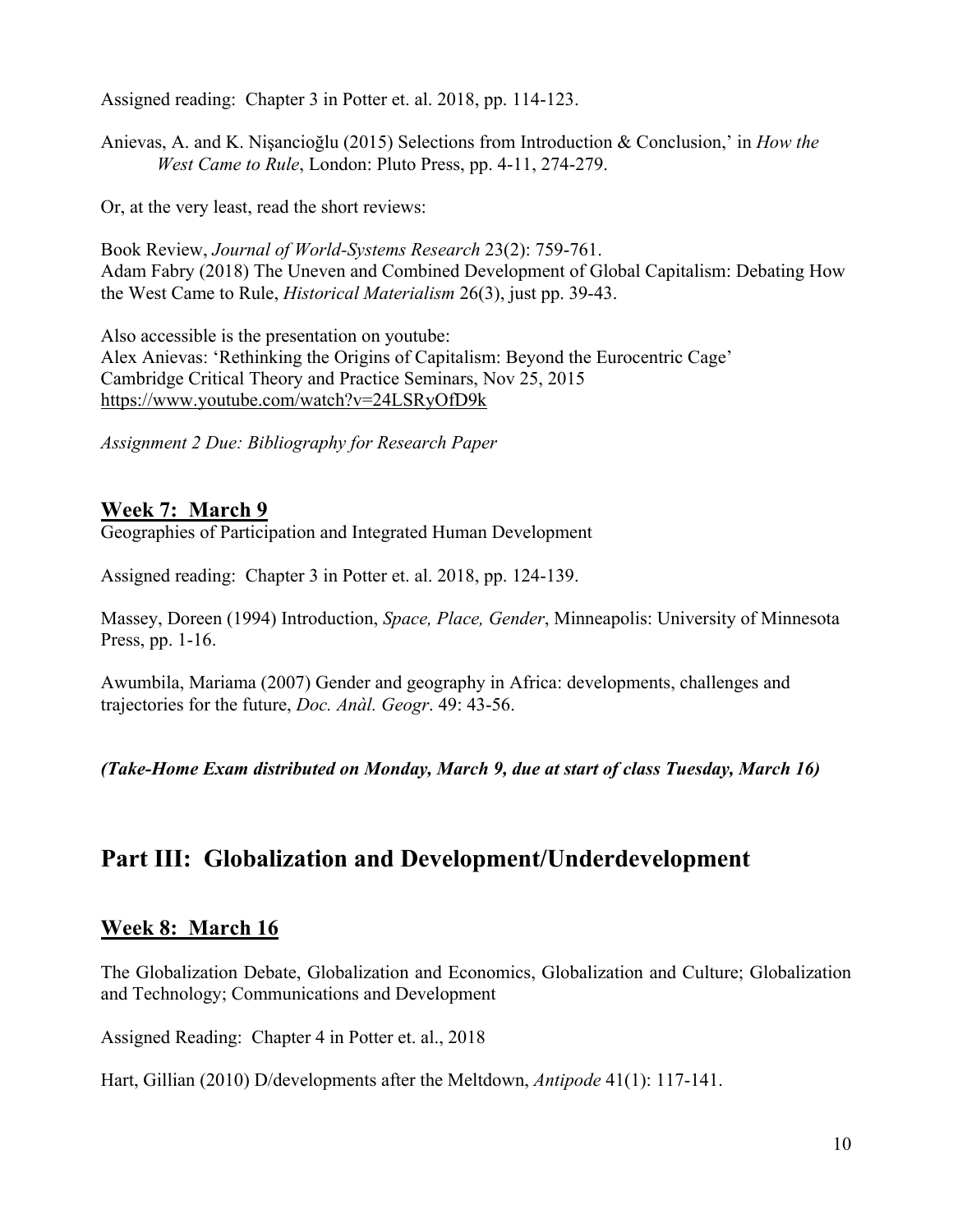Glück, Zoltán (2015) Piracy and the production of security space, *Environment and Planning D: Society and Space*, volume 33: 642-659.

In-class Video: and in-class discussion

*Mid-Term Exam DUE at start of class*

## **Week 9: March 23**

Political aspects of Globalization and the Role of the State

Assigned Reading Chapter 7 in Potter et al., 2018

Doshi, Sapana and Malini Ranganathan (2018) 'Towards a critical geography of corruption and power in late capitalism,' *Progress in Human Geography.*

Skim:

Laws, Ed and Heather Marquette (2018) 'Thinking and working politically: Reviewing the evidence on the integration of politics into development practice over the past decade,' Thinking and Working Politically (TWP) Working Paper, and skim: https://twpcommunity.org

Have a look at: Al Jazeera's series 'People & Power': https://www.aljazeera.com/programmes/peopleandpower/episodes.html

Duncan Green's blog at Oxfam, 'From Poverty to Power': https://oxfamblogs.org/fp2p/

*Assignment 3 Due: Thesis Statement for Research Paper*

## **Week 10: March 30 – Spring Break – No Class!**

## **Part IV: Development in Practice: Components of Development**

#### **Week 11: April 6**

Environment, Resources, and Development, Economy and the Environment

Assigned Reading: Chapter 6 in Potter et. al., 2011

Klein, Naomi (2014) Interview, *Der Spiegel*, February 25. Klein, Naomi (2014) "Introduction: One Way or Another, Everything Changes," in *This Changes Everything*, New York: Penguin, pdf pp 4‐20, or mp3 Solnit, Rebecca (2006) "The Uses of Disaster," *Harpers*.

Skim:

UNEP (2019) *Global Environmental Outlook 6*, Summary for Policy Makers, United Nations Environmental Program.